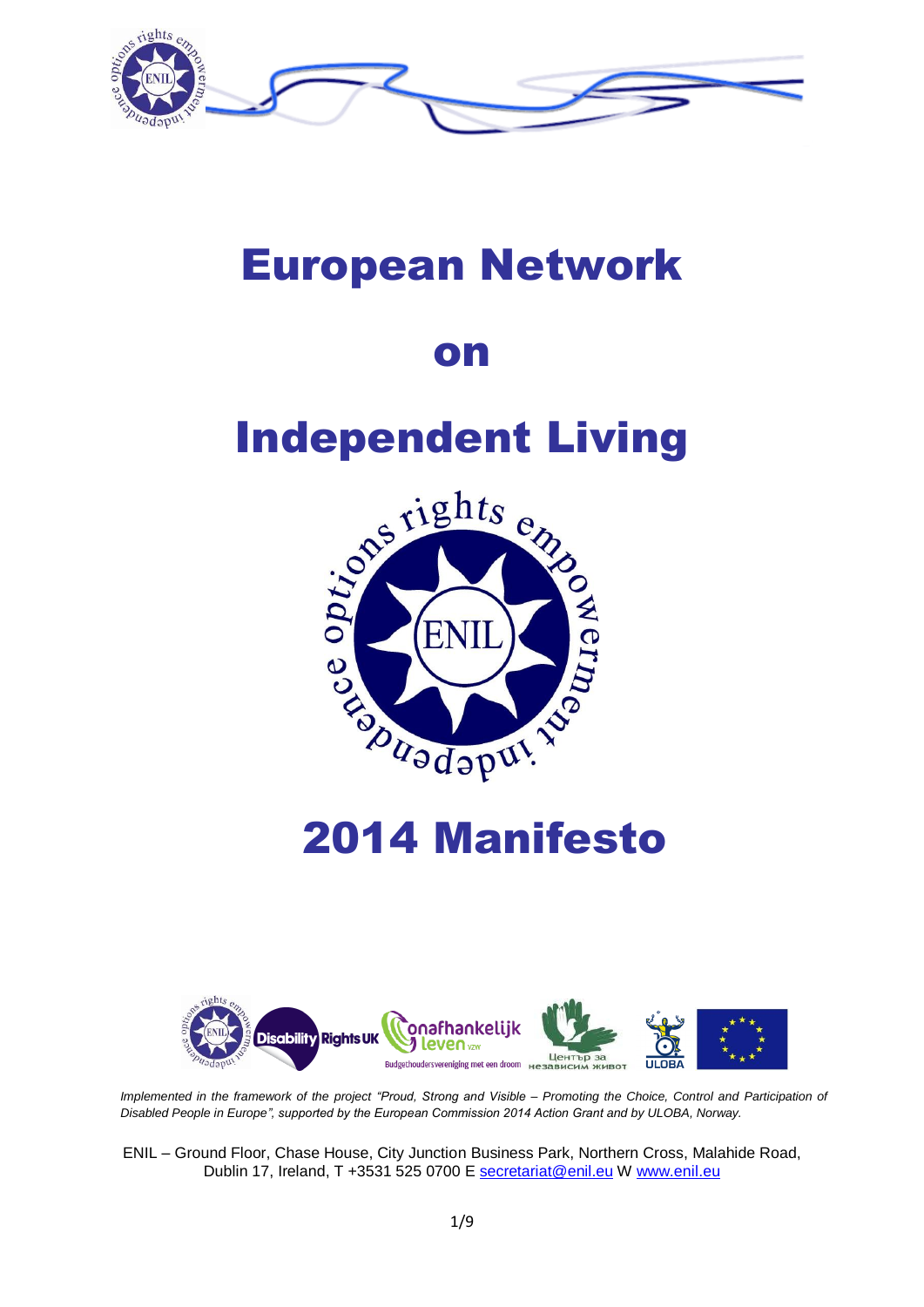

#### Chair's Foreword

"Freedom, equality and democracy…

Any nation which excludes a section of its citizens will enjoy neither freedom nor equality – and can barely be called a democracy. For those excluded, it is of little consequence whether the exclusion is based on ideological differences or



disguised and excused as compassionate care. Furthermore, you can always rise up and fight against your known opponents, but you can often be left feeling powerless against those who profess to have your best interests at heart.

Those of us, who remain excluded in most European countries, have found good solutions to become active participants within society. The Independent Living Movement, established and developed by disabled people, is based on the fact that all humans are equal. Disabled people, like their non-disabled peers, want to contribute to society. We want to pay taxes and help in the development of our countries. Inclusion and participation is no more expensive than exclusion; we need to strive to be seen, heard and included in society; to ensure we have opportunities to access education and work, realise our rights and obligations as citizens and our right to control our own lives. We need to fight for our rights. Changing society's perception of disabled people means we will all have to work together and ensure people listen to disabled people, especially politicians in power.

When we build our nations together, we build a better society for everyone. Whenever certain groups are excluded, history shows that we are all the poorer for it.

This is why the European Network on Independent Living"s rallying cry is "Nothing about Us without Us'.

The UN Convention on the Rights of Persons with Disabilities is a major step in the right direction for us - but each Member State must work to make the articles within the Convention a reality. Ahead of this year"s EU elections, ENIL has prepared 10 demands which together, and individually, will make the European countries better places to live in – for everyone."

> Vibeke Marøy Melstrøm Chair, European Network on Independent Living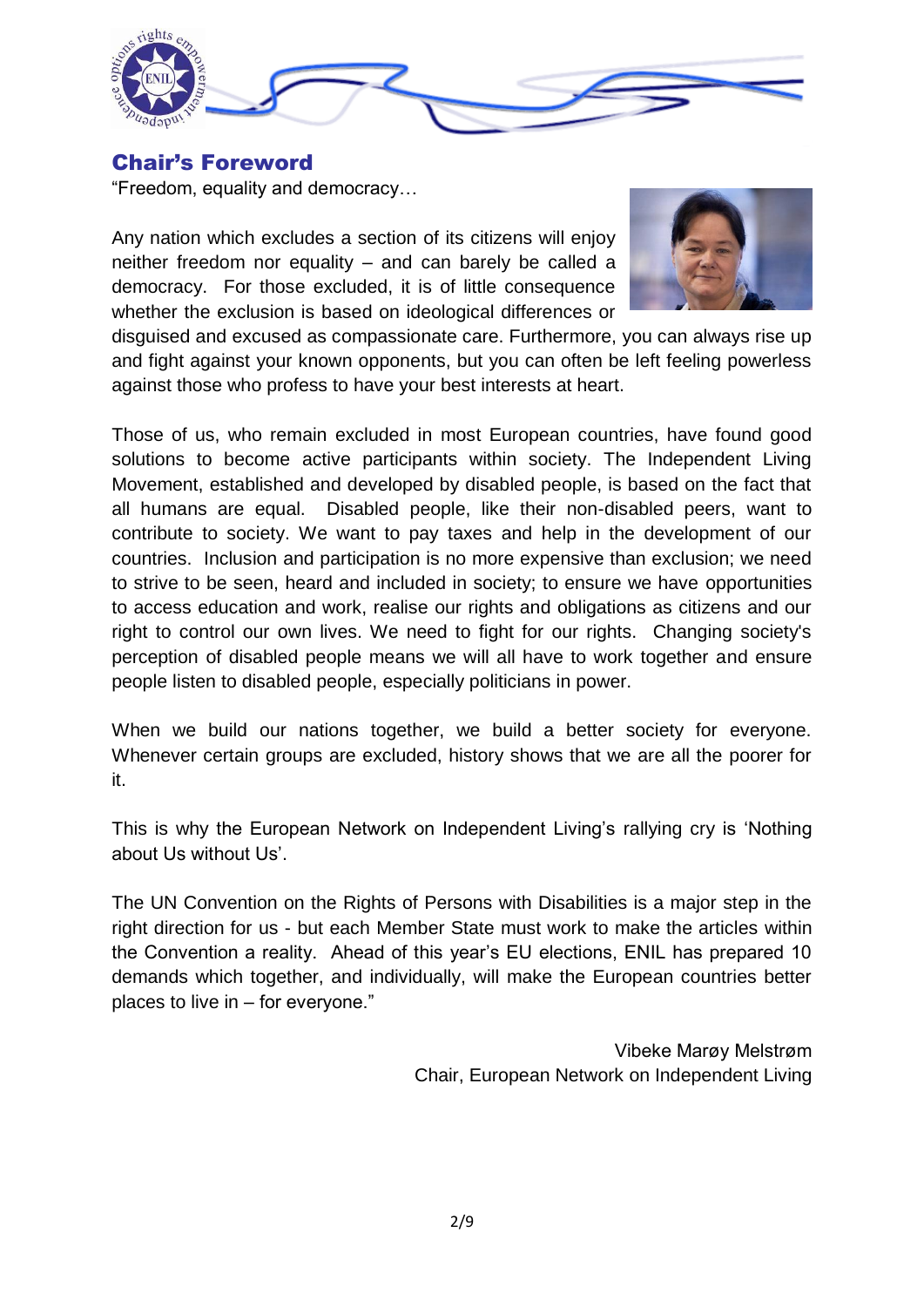

#### About the European Network on Independent Living

The European Network on Independent Living (ENIL) is a Europe-wide network of people with disabilities, with members throughout Europe. ENIL is a forum for all disabled people, Independent Living organisations and their non-disabled allies on the issues of Independent Living. ENIL represents the disability movement for human rights and social inclusion based on solidarity, peer support, deinstitutionalisation, democracy, self-representation, cross disability and selfdetermination.

ENIL promotes equal opportunities for disabled people and fights against discrimination in Europe. ENIL addresses the under-representation of persons with extensive disabilities in European disability and social politics, as well as in mainstream society. ENIL's mission is to:

- Promote the Independent Living philosophy among disabled people, general public, national policy makers, government administrations, as well as among regional bodies (e.g. European Union and the Council of Europe).
- Develop the concept, principles and definition of Independent Living. Promote the development of Centres of Independent Living throughout Europe and enhance solidarity and networking among them.
- Carry out training and awareness raising activities at the European level.
- Represent Independent Living Organizations and the Independent Living movement at the European level.
- Combat social exclusion and discrimination through policies which promote Independent Living of disabled people.
- Embrace the social model of disability in acquiring independence and self-determination by overcoming the barriers of the medical and attitudinal models.

#### About the Manifesto

With the upcoming European Parliament elections (May 2015), it is vital that the candidates are aware of the pertinent issues affecting disabled people achieving Independent Living. Equally, disabled people, their organisations and allies can use this manifesto to be aware of ENIL"s demands and, subsequently, ask their local candidates to support them.

#### What are our Demands?

Our vision is to ensure that all disabled people, regardless of their impairment or background, have the opportunity to have choice and control over all aspects of their lives. By adapting societal policies and services, disabled people will have their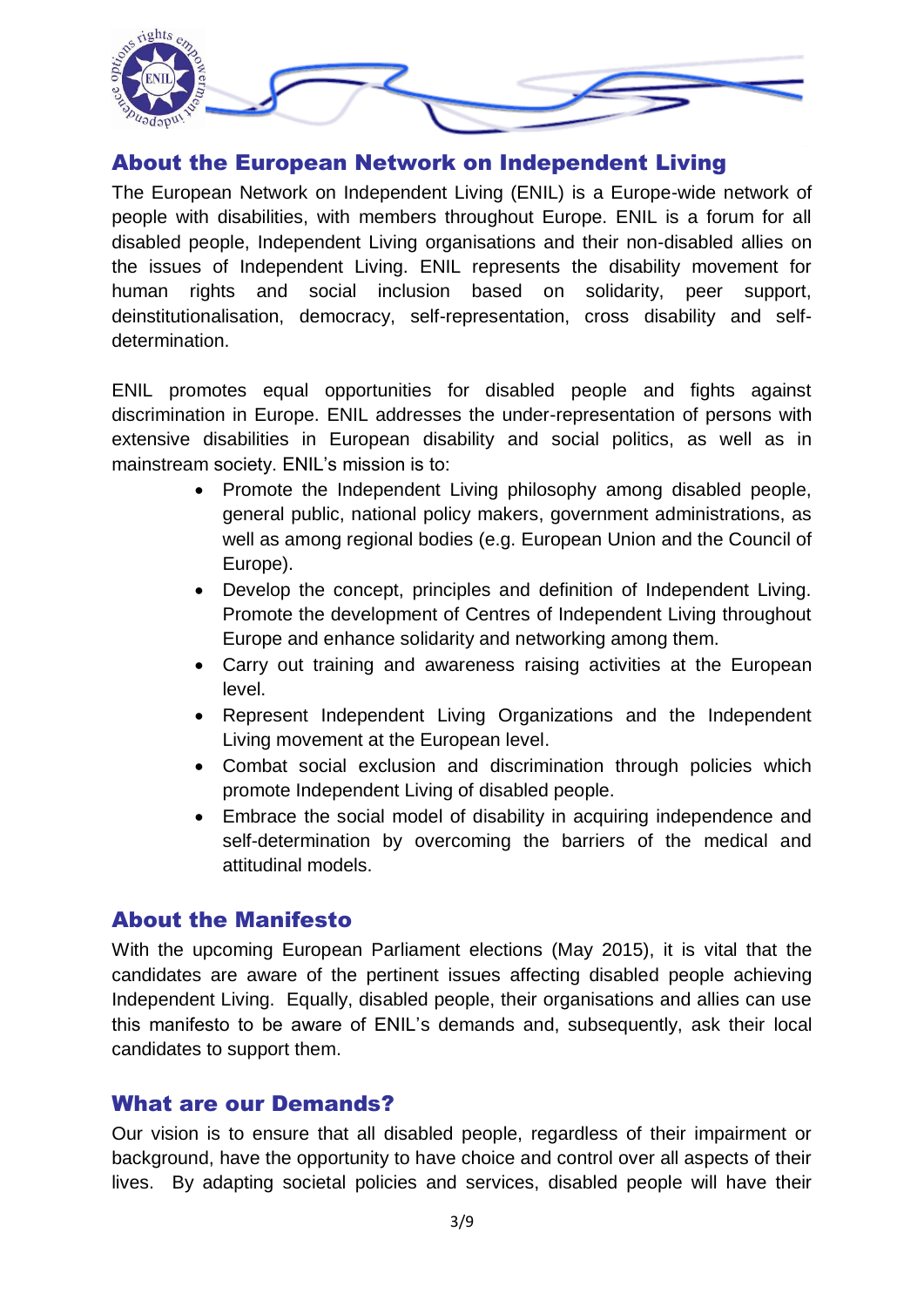

needs met; in order to do this, Governments and those in decision-making positions need to recognise that disabled people want and need personalised support services (such as: personal assistance), a right to an inclusive education, meaningful employment opportunities and a life that is void of any harassment, discrimination and abuse.

We have ten key demands, which if implemented, will improve disabled people's life chances and support us to achieve our goals and aspirations:

## 1. A legal right to live independently and be a valued member of society:

As set out in Article 19 of the United Nations Convention on the Rights of Persons with Disabilities, we expect all disabled people to have the freedom to make their own choices and have independence and autonomy within all aspects of their lives. To recognise that all disabled persons can fully enjoy all human rights and fundamental freedoms. Furthermore, disabled people and their families need to be aware of the Convention and provided with adequate support, which is tailored to their needs in order to achieve Independent Living; by doing so, societal attitudes will change and disabled people will be perceived as valuable members of their community, with roles and responsibilities to help with the functioning of our society.

We strongly demand a review of current legislation by Member States, detailing how they are ensuring Independent Living becomes a reality for *all* its citizens and what European countries are doing to ensure they work together and enable disabled people to move across Europe without fear of losing their independence. We expect Member States to change their policies, which affect Independent Living, and move from institutional care to community-based support; this includes disabled people accessing personal budgets and other forms of self-directed support. By working with ENIL, we can provide you with guidance on how to transform traditional, marginalising services and ensure disabled people"s aspirations of achieving Independent Living becomes a reality.

#### 2. To introduce a dedicated Directorate for Disability:

The importance of this role would be to ensure that the rights of disabled people receive the needed attention across all the policy areas, equality and diversity is promoted, equality law is enforced and discrimination is eliminated within all areas of an individual"s life. At the 2013 Freedom Drive, It was strongly expressed that disability should get a higher priority within the European Union (EU) and therefore a dedicated directorate should be created. There is documented evidence demonstrating support for this from within the European Parliament, including a submission of a written declaration to the EU Parliament, requesting a European Commission Directorate for disability.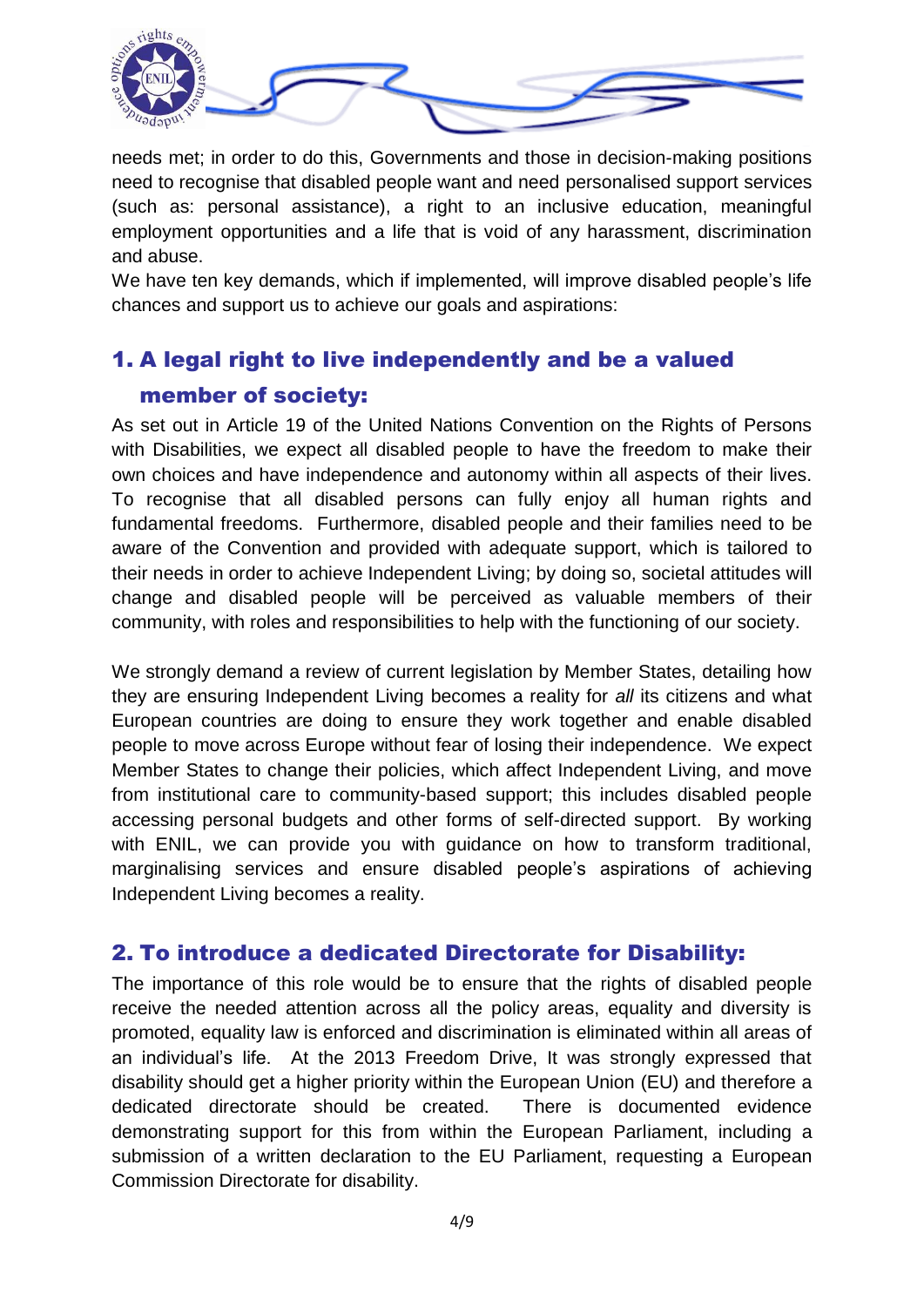

We call on Political Groups and MEPs to act on our demand, acknowledge the support from within the European Parliament as well as the Independent Living Movement and work with us to ensure we have a powerful voice championing and working to improve our lives.

## 3. To ensure the use of the correct terms, respecting how they are defined by the Independent Living Movement:

This allows all members of society such as community members, professionals and policy makers to be aware of the correct terminology to use when discussing and thinking about disabled people"s situations and experiences. Too often, concepts of choice and control, independence and personalised support have had their original definitions hijacked by those in decision-making positions, altering their meaning and using the "new" definitions to justify the reductions in services and to obtain EU structural funds. Local and national decision-makers need to recognise that disabled people developed the principles and terms that promote and call for our full inclusion within society.

To realise this demand, we call on all statements and policy documents to reflect and promote the "original" concepts of Independent Living (which can be found here: http://www.enil.eu/policy/), acknowledging their 'true' principles; the notion of choice and control needs to be embedded firmly within all aspects of a disabled person"s life. Allow us to work with Member States so that they understand what our Movement has been demanding and why the terms are vital for our existence.

## 4. To have the opportunity to use the European Structural and Investment Funds to support Personal Assistance schemes:

Centres for Independent Living and Disabled People"s Organisations (organisations controlled *by* disabled people *for* disabled people) must have a real and authentic opportunity to receive this funding to further promote choice and control within disabled people"s lives. Furthermore, the European Structural and Investment fund aims to promote "smart, sustainable and inclusive growth" (The Development and Delivery of European Structural and Investment Funds Strategies, 2013) and this can be achieved by ensuring services and schemes are designed, developed and delivered by those who use them. Disabled people want choice and control and personal assistance is a tool that, when coordinated by the individual, gives people a route towards inclusion and self-empowerment.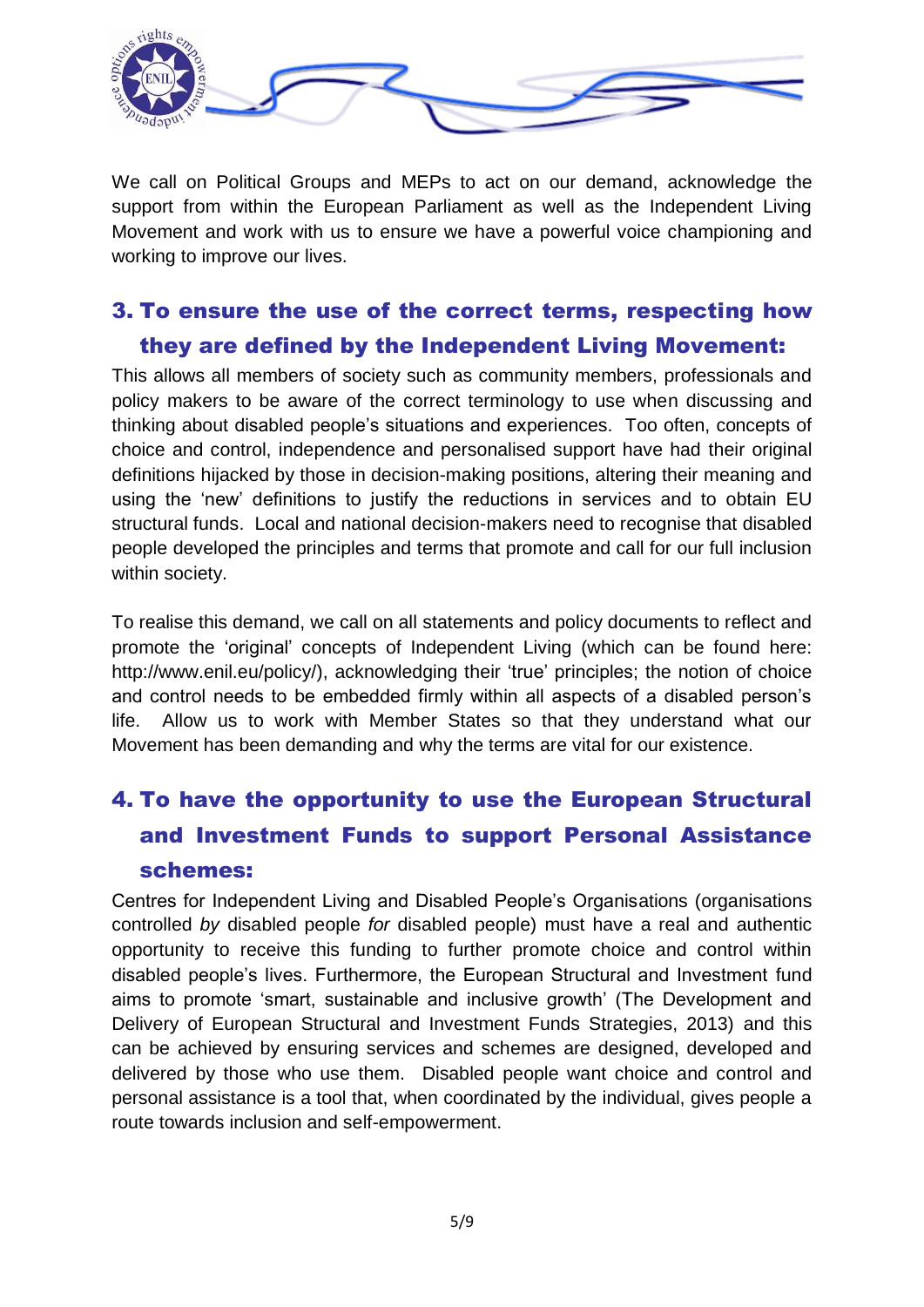

Work with us to ensure the Funds are delivering on what disabled people across Europe are demanding – a right to access personal assistance.

### 5. To stop EU funds being invested into institutions for disabled people (regardless of their size):

It is important that EU funds are invested in the development of community-based services for disabled people. Institutions deny disabled people the opportunity to have choice and control in their life choices. We must eradicate the segregated initiatives which hinder community development, promote discrimination and sometimes leads to the horrendous abuse and death of disabled people. Hundreds of thousands of disabled people live in closed institutions and this cannot continue to be a reality for the current and future generations of disabled people. By investing in more community-based services, we will reduce social exclusion and promote disabled people"s rights.

We call on Member States to implement the European Structural and Investment Funds Regulations, which references the transition from institutional to communitybased care. By committing to this and ensuring it becomes a reality at an operational and grass-root level, you must work with disabled people and their organisations to improve self-directed support initiatives and provide people with support services that raise aspirations, improve inclusion and are aligned with human rights agendas.

## 6. To provide more funding for local and national nongovernmental organisations led by disabled people:

Whether it is a redirection of existing funding or an increase, it must be made available to organisations run by disabled people and they must have a fair and realistic opportunity to bid and succeed in securing the funding; if this becomes a reality, it will improve growth and sustainability of services for disabled people. Organisations led by disabled people also ensure that disabled people have their voices heard at every level and that practical improvements are being made in the lives of disabled people and their communities. Furthermore, Governments and those with decision making power need to agree that disabled people are experts by experience. By giving them funding to provide services or advocate on behalf of disempowered disabled people, there will be recognition that disabled people are best placed to identify and find solutions to barriers.

We demand recognition that organisations led by disabled people are best placed to provide individuals with the right level of support, facilitate inclusive practices and work to improve the lives of disabled people. This recognition must be reinforced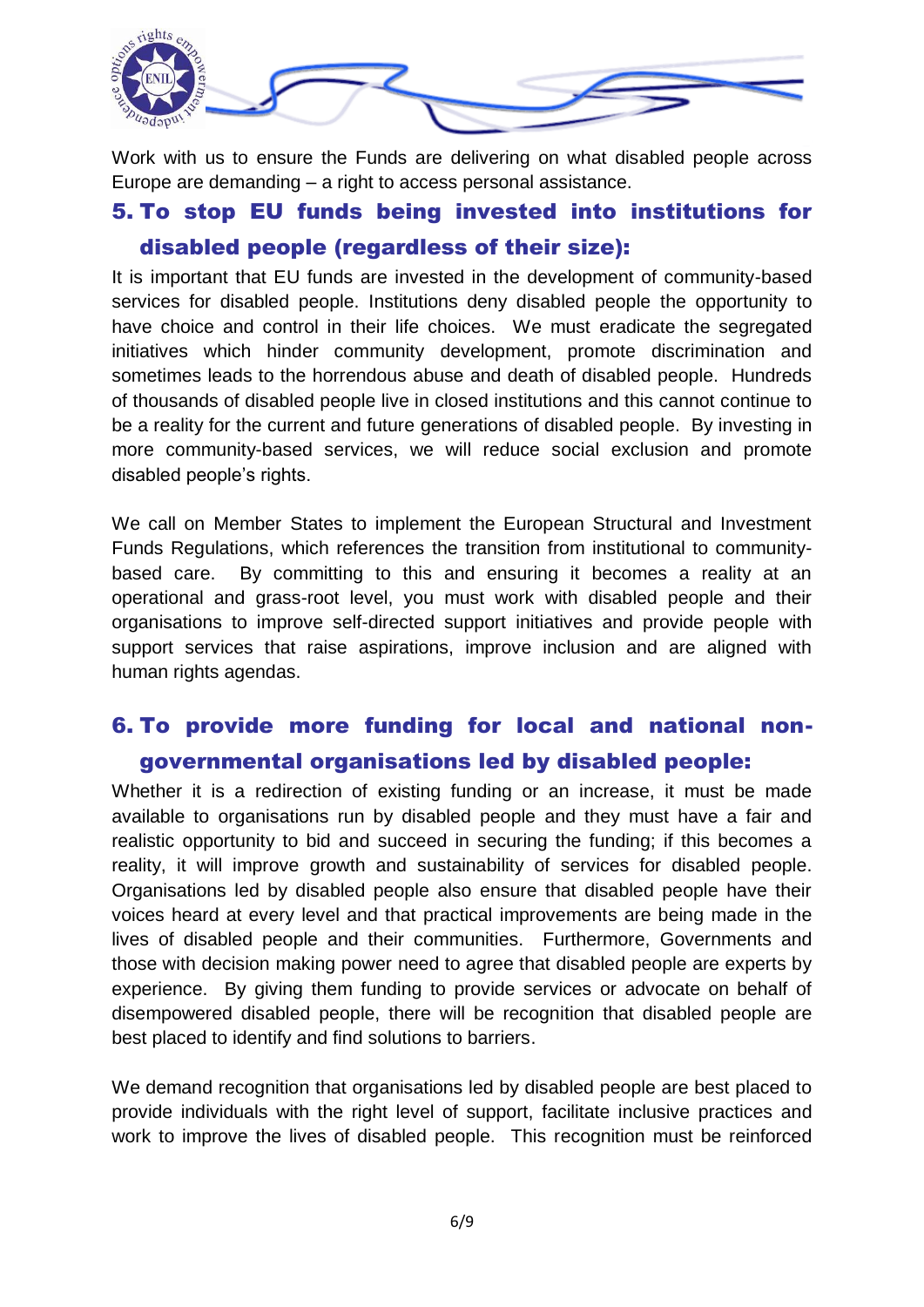

through the availability of funding, allowing such organisations to be sustainable and develop positive legacies.

## 7. To reverse cuts in services and benefits for disabled people:

As a result of the economic crisis in Europe, disabled people are becoming increasingly marginalised from society. Disabled people already face many barriers to employment, education and to full inclusion in the community but now, because of the cuts to support related to independent living and other disability-related services, disabled people face further isolation. Reducing benefits and services for disabled people negatively impacts an individual"s right to independent living and their freedom. It is vital that Member States realise how the current level of reductions are impacting on the lives of disabled people, who now face further isolation and exclusion from society, are grounded further into poverty and have led some to commit suicide.

We demand an immediate stop to the cuts and reverse all decisions that have stripped disabled people of their benefits and services. Member States must recognise their responsibility to provide services to all human beings and realise that disabled people have a right to access holistic support, which meets all their needs. Furthermore, by providing the right level of support and not targeting disabled people as a way of reducing Government expenditure, it prevents the escalation of higher costs to meet unsupported and crisis-related needs. We expect the European Union to provide strong guidance and additional legislative initiatives to pressure the Member States to safeguard disabled people"s support services and benefits from the imposed cuts.

## 8. To ensure that disabled people have access to mainstream services:

Member States must focus on removing the barriers within mainstream services, which will bring us closer to an inclusive society. To achieve this, it will require all aspects of societal life to meet the needs of the individual at every stage; yet, mainstream society is void of authentic, continuous opportunities to engage and participate in public and private life. Participation is essential for the development and maintenance of our society; disabled people should have the opportunity to influence the destiny of their communities and that is why it is vital that mechanisms exist to ensure there are opportunities for participating in mainstream activities and accessing services, now and in the future. In particular, the right to meaningful employment is also imperative as many disabled people are not provided with support to aid the process of getting and staying in employment. Whilst a smooth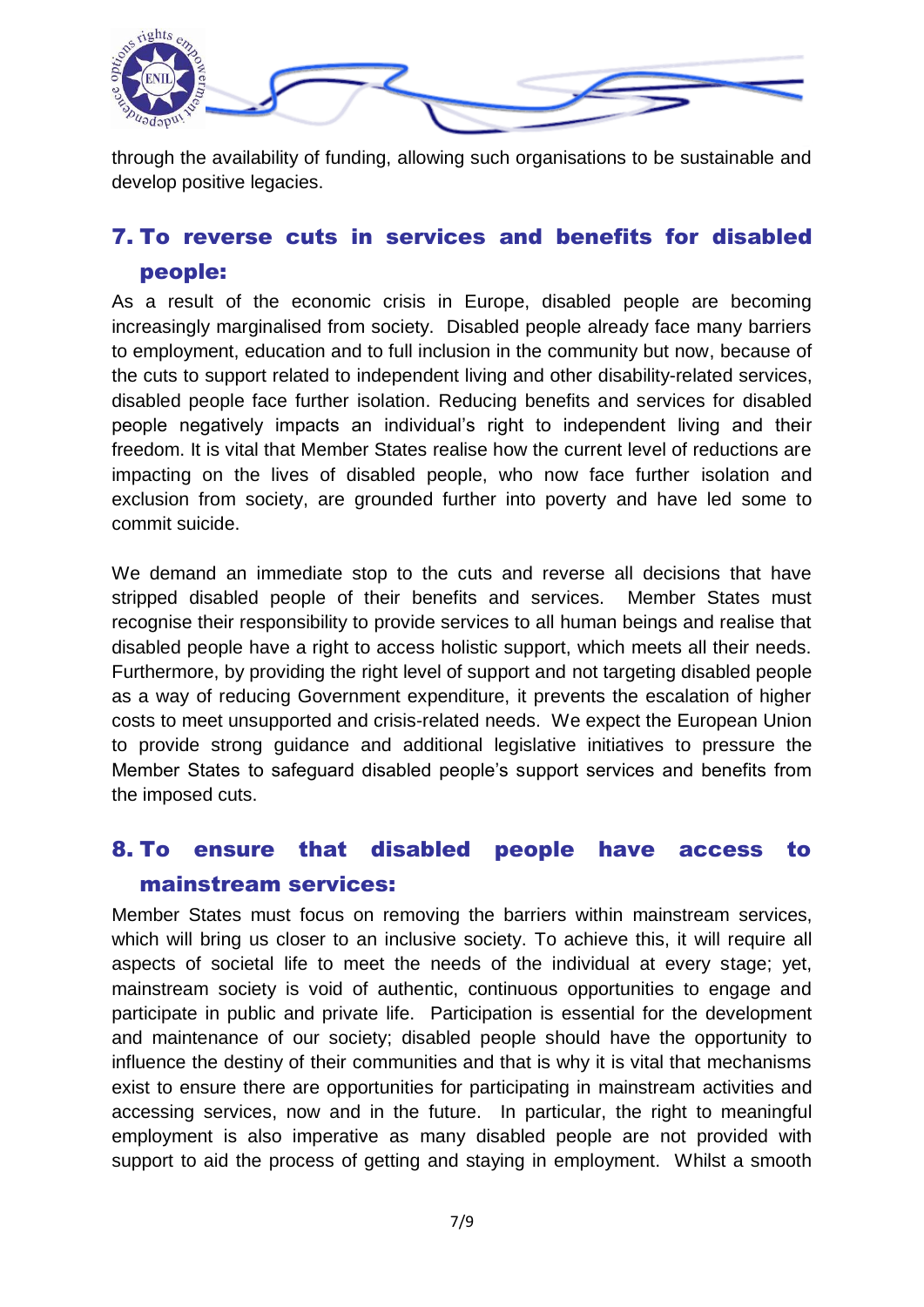

transition between education and employment is necessary, those in powerful positions need to make reference to disabled people when agreeing on policies and services which promote employment opportunities.

We demand a review of the barriers within mainstream services and expect resources and funding to be allocated in order to remove the disabling barriers that explain disabled people"s marginalisation, exclusion and isolation from community life.

## 9. To strengthen the protection of disabled people against discrimination (in all areas) at the EU level:

All forms of discrimination must be eradicated by improving the inclusion of disabled people within society, removing discriminatory practices as a result of policy implementations and working to protect disabled people when encountering discrimination. This also includes disability hate crime, which is considered the most extreme form of discrimination and is on the increase in countries where research has been conducted. It infringes the human rights of those affected, stopping them from being able to enjoy the full benefits of the society.

We call for Member States to do more to promote the rights of disabled people so individuals are made aware of their rights and how they can challenge discrimination. Furthermore, we demand the EU to tackle discriminatory practices instigated by those in positions of power and influence and remind them of their obligations, as outlined in the United Nations Convention on the Rights of Persons with Disabilities.

## 10. To ensure inclusive education for all disabled children and young people:

It is vital that all disabled learners have the right to inclusive education which in turn strengthens and promotes an inclusive society. All schools must ensure that disabled pupils are not at a disadvantage when learning and participating within the educational environment. Inclusive education benefits all pupils, as it can strengthen a school community and ensure that all students are valued for who they are. Therefore, the right to an education needs to be realised with the education system providing better continuous support, which is streamlined at every stage within the educational process; furthermore, if we want disabled people to be valued, respected citizens with skills then we need to ensure mainstream schools are fully inclusive of all disabled students and we no longer promote a segregated approach to any aspect of our life.